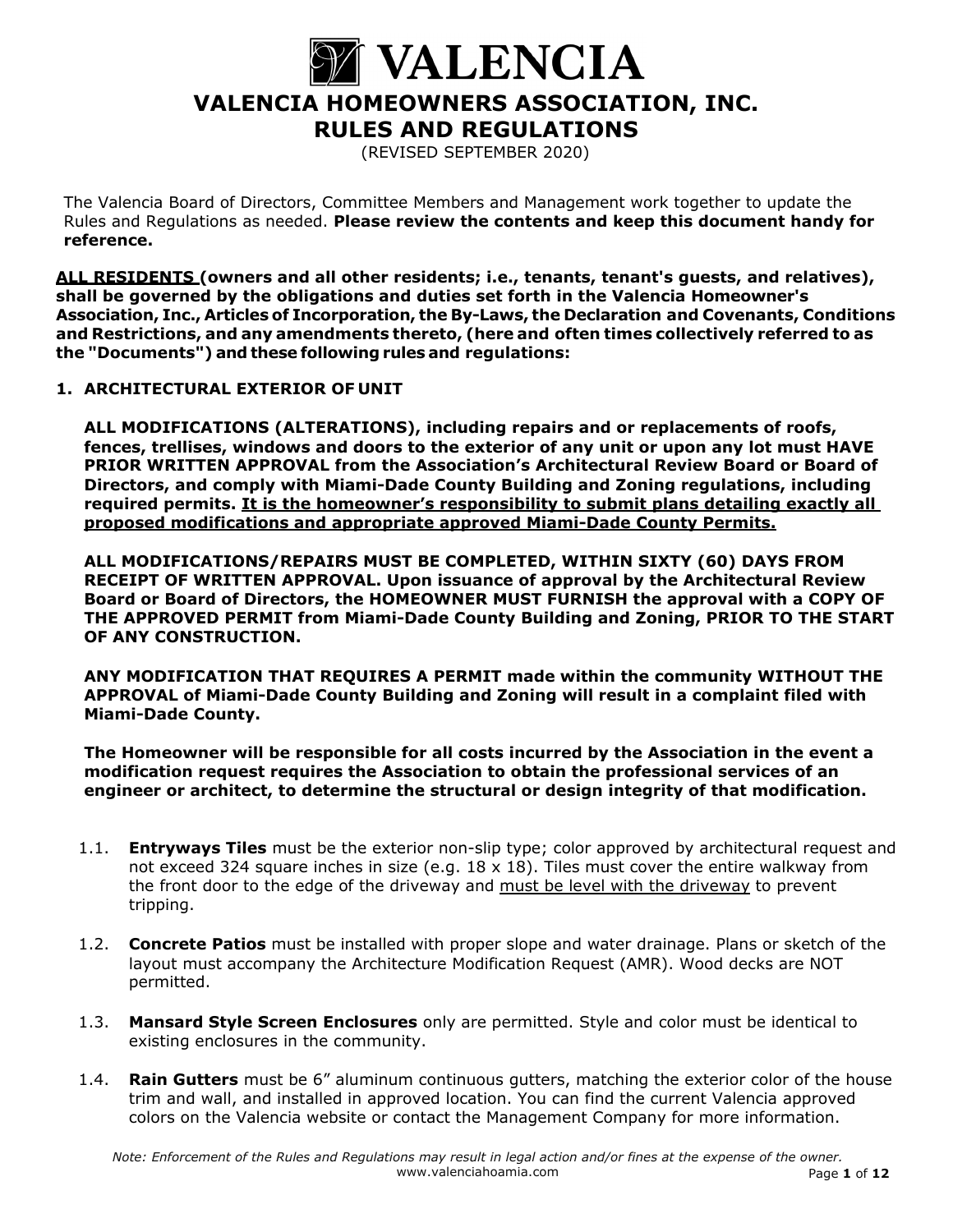1.5. **Window Security Bars** are permitted on the FIRST FLOOR ONLY and must be flush mounted to the exterior wall or may be placed inside the interior window frame. Windows with security bars should have quick-release devices to allow them to be opened immediately in an emergency. These devices operate from inside and allow the bars to be opened for emergency escape without compromising the security of your home. The quick-release devices should be easy to open without the use of a key, detailed knowledge, or great physical effort. Release devices vary by region and manufacturer. Contact your local fire department on a non-emergency number for information on approved release devices available in your area.

# 1.6. **Front Doors**

1.6.1. **Front doors** must be solid doors painted in the community color scheme for doors. Homes with door sidelites must be clear, bronze tint, or "low e" green tint glass. Doors may have a light opening feature / glass insert on the top quarter of the door in the form of an arch in keeping with the community architecture. Full glass doors are not permitted.

1.6.2. **Security doors** are permitted at the front door. Not permitted: storm or screen doors.

- 1.7. **Aluminum Accordion Style Shutters and Storm Panels** for windows and sliding glass door protection must meet Miami-Dade County Building and Zoning requirements. Storm panel tracks must be painted to match the color of the exterior stucco. Shutters may be closed only during a tropical storm or hurricane emergency. BAHAMA SHUTTERS are not permitted.
- 1.8. **Exterior Flood lights** (one single fixture with either single or double lights) may be placed only under the corner soffit (eaves) of the wood trim. The fixture color must closely match Valencia's official paint color of the soffit. No lights are permitted on the exterior stucco. Light bulbs must be either Quartz, Halogen, LED or spot (white bulbs) lights and not directing light into neighboring units. NO MERCURY VAPOR LIGHTS.
- 1.9. **Alarm Boxes** must be installed within the structure of the attic space or vents, and not on the exterior stucco. Alarm Company signs will be kept out of sight. Window decals, no larger than 3 x 5 inches in size, may be placed on the first-floor courtyard windows.
- 1.10. **Satellite Dishes** are not to exceed 22 x 32 inches in size. After receiving Architectural approval, dish may be installed only in the rear of the townhouse and below the fence line. No installation on roof, fascia board, eaves, privacy fence or walls.
- 1.11. **Front Courtyard Trellises** must be repaired or replaced with dimensional cut, rough sawn Cedar lumber. NOT Permitted: Pressure Treated Pine Lumber. It is suggested that the wood be painted prior to assembling on house.
- 1.12. **House Numbers** must be constructed of the original ceramic/clay tiles or black metal/plastic, no larger than 4" individual size, and placed vertically on the front pillar with light post. Numbers must be clear of any obstruction such as shrubs or objects. Any other types of numbers require prior Architectural approval.
- 1.13. **All statues, lawn ornaments,** etc. must be displayed within the homeowner's courtyard fence.
- 1.14. **"For Rent" or "For Sale" Signs** must be placed on a five (5) foot stake, no larger than forty (40) square inches (8"x5"), and installed a maximum of five (5) feet from the street. Only one (1) sign with no additional riders attached will be permitted. Any signs in violation will be removed by management. Signs must be removed immediately upon the sale or rental of the unit.
- 1.15. **Aluminum roof or sheds** of any type are NOT permitted.

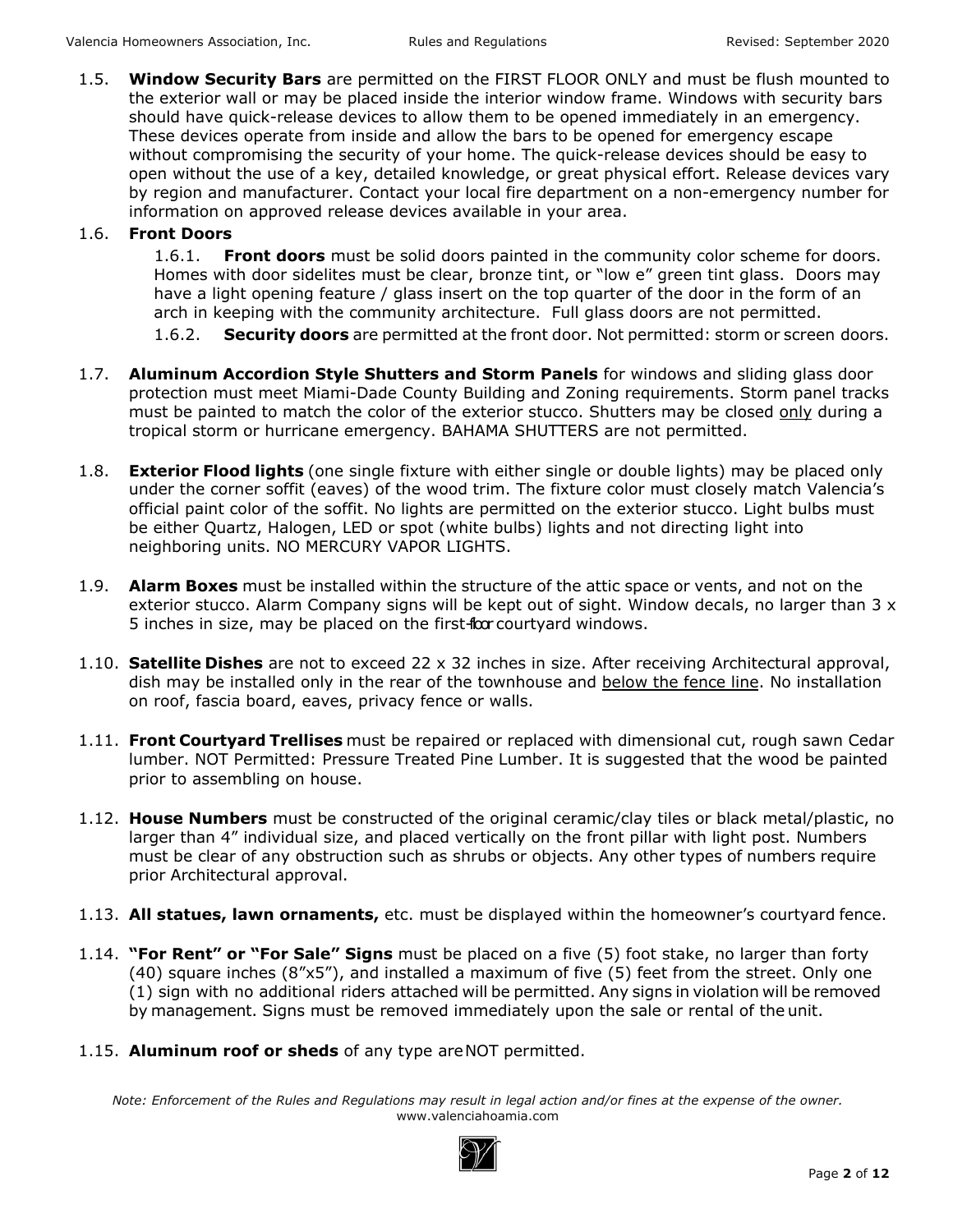- 1.16. **Window or wall air conditioning** units may not be installed in any unit.
- 1.17. **No clothes poles** or clothes hanging devices may be erected.
- 1.18. **Water refinements** (water softeners) can be installed within the homeowner's garage. Refinements, drainage or overflow cannot be discharged onto driveways, adjacent properties or common areas.
- 1.19. **All major landscaping changes require prior approval. Trees or plants not permitted:**  Areca Palms, Bayonet, Black Olive, Fichus, Fruit bearing trees or plants, Coconut Palms or Queen Palms. Homeowner is responsible for the maintenance of their landscaping within the courtyard and outside of the courtyard.
- 1.20. **All trees and foliage in the common areas are maintained by the Association**. Prior approval is required from the Board if a homeowner wishes to plant a tree in the common areas. Repair cost for damage to sprinkler, water and/or sewer lines by a homeowner will be charged to the homeowner.
- 1.21. **All objects foreign to the architectural exterior will be kept out of sight,** including all toys, children, or adult (bicycles, skateboards, etc.). Swings are *not* permitted in the front courtyard. Basketball hoops or stands with hoops are *not* permitted on patios, driveways, streets or mounted to the exterior walls at any time.
- 1.22. **Garage doors** will remain in the closed position, when not entering, exiting, or working in the garage.

#### 1.23. **Windows**

1.23.1. **Window replacement** requires a request for architectural modification of unit. Replacement windows must follow guidelines as stated in the association web site and comply with Miami-Dade County NOA requirements (Hurricane Impact). All exterior frames will be bronze in color and glass color will be limited to clear, bronze tint, or "low e" green tint. Window replacement must be completed within 60 days from receipt of written approval.

1.23.2. **Window treatments:** Privacy covering of a window or door may not be of aluminum foil, cellophane, vinyl, or bed sheets. All windows and doors should have window treatments to prevent clear views into the home from the outside.

- 1.24. **Garden Torches** or any flame burning devices are *not* allowed in the courtyards, walkways, or patios.
- 1.25. **Environmental Code for Street Drains:** Dumping of any chemicals (paints, vehicle oil, insecticides) in the drains is prohibited. Violators will be fined by the Division of Environmental Resources Management (DERM).
- 1.26. Residents will be responsible for any damages or violations committed by their guests.
- 1.27. **Reroofing or repairs** require Architectural Approval prior to commencement. Repairs must be made with the approved shingles and color. If a roof tarp is needed to protect your roof prior to the re-roofing or repairs a notification to the Management Company is required immediately via a Roof Tarp Form. Roofs that are contiguous on flat surfaces, valleys or peaks on slope of shingle surface requires adjacent house to reroof at the same time. See Valencia roofing specifications for details. NO EXCEPTION. SEE ARTICLES OF DECLARATION, COVENANTS AND RESTRICTIONS.

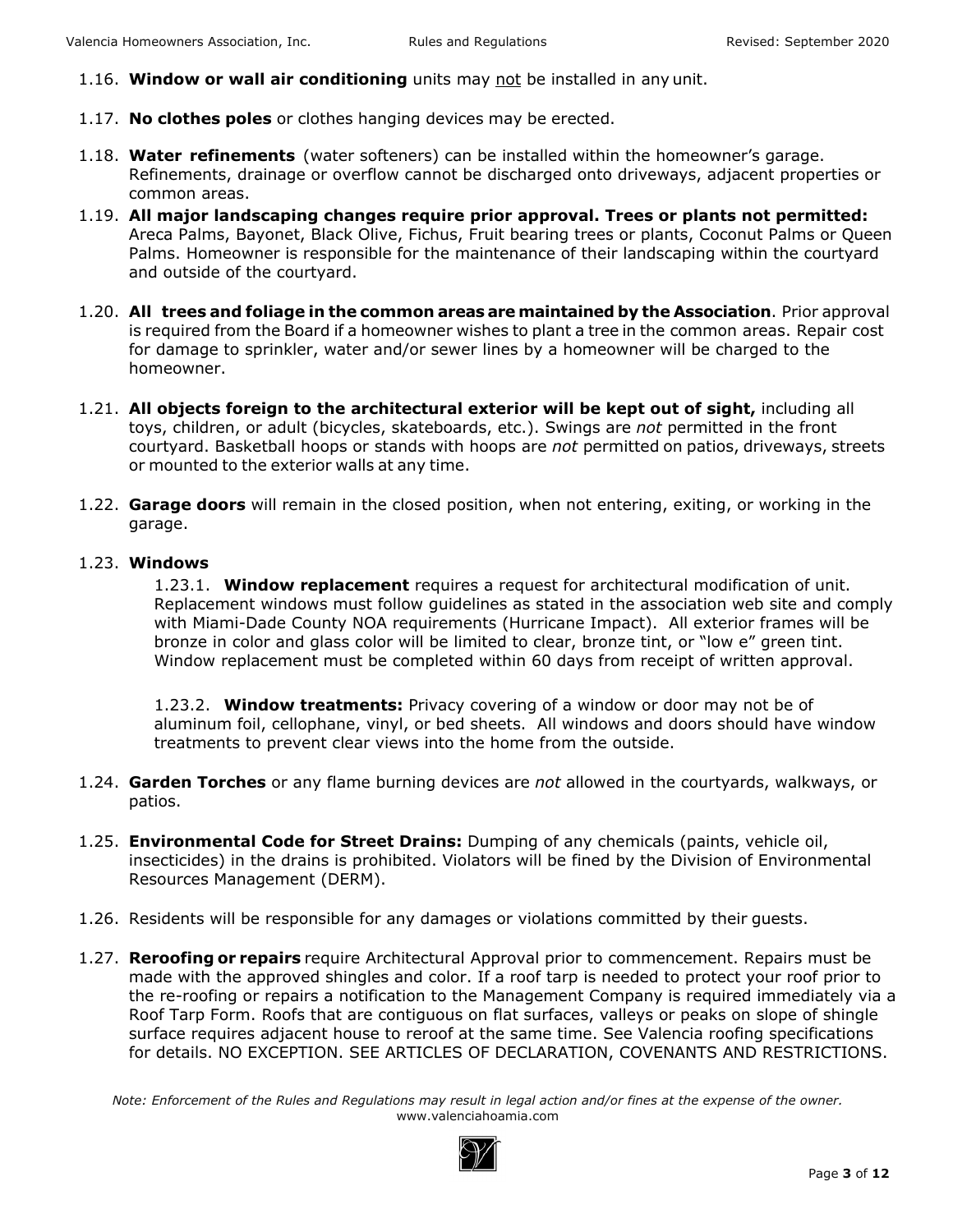- 1.28. **Canopies/Gazebos**: No larger than 12' x 12', canvas color should be earth tones similar to paint scheme of homes beige, brown, dark blue, red, orange, dark green and must be replaced when appearance of ripping or damaged is noted. Frame must be secured to prevent toppling and damage to adjacent properties. In the event of high winds or hurricane warnings, canopies/gazebos must be dismantled. Homeowner is responsible for any damages to other property.
- 1.29. **Flags:** The installation of the flag of the United States of America (i.e. American flag), up to three feet (3') by five feet (5') in size, posted on a three-foot (3') pole and attached at a fortyfive-degree (45°) angle from the home is permitted. It must not block in any way the house numbers. It cannot be installed on a shared column. No other flags are permitted. No in-ground flag poles are permitted.

# **2. SWIMMING POOL**

- 2.1. **Pool Hours:** Pool will be open daily from 8:00 a.m. to dusk. NO LIFEGUARD ON DUTY. Pool entrance and bathroom doors will always be kept locked. Resident issued pool key will be needed during pool hours.
- 2.2. **Persons using the pool do so at their own risk.** The Board of Directors or Management Agent firm or the Association will not assume responsibility for any homeowner, resident, or guest's personal safety. **Posted Pool Rules will be observed at all times.**
- 2.3. Anyone with an illness, have skin cuts or open sores, is not allowed in the pool.
- 2.4. **CHILDREN UNDER FIFTEEN (15) YEARS must always be accompanied by a responsible adult.**
- 2.5. **DIAPERS** (cloth or disposable), infants must wear either little swimmers or tight-fitting rubber pants.
- 2.6. **ROUGH-HOUSING** in or out of the water is **not permitted**.
- 2.7. **DIVING OR JUMPING** into water from furniture, pool railings, pool house roof, or other objects is **not permitted**.
- 2.8. **RUNNING or PUSHING** on the pool deck is not permitted.
- 2.9. **RAFTS, INNER TUBES, GLASS CONTAINERS, ALCOHOL BEVERAGE, OR FOOD of any kind is not permitted.**
- 2.10. **ANY and ALL PETS** are not permitted within the gated pool area.
- 2.11. **PRIVATE PARTIES,** in or around pool area are not permitted.
- 2.12. **TRESPASSING AND/OR LOITERING IS PROHIBITED** after closing of pool hours.
- 2.13. **ENTERING POOL AREA BY CLIMBING THE FENCE, TREES, AND POOL HOUSE is not permitted.**

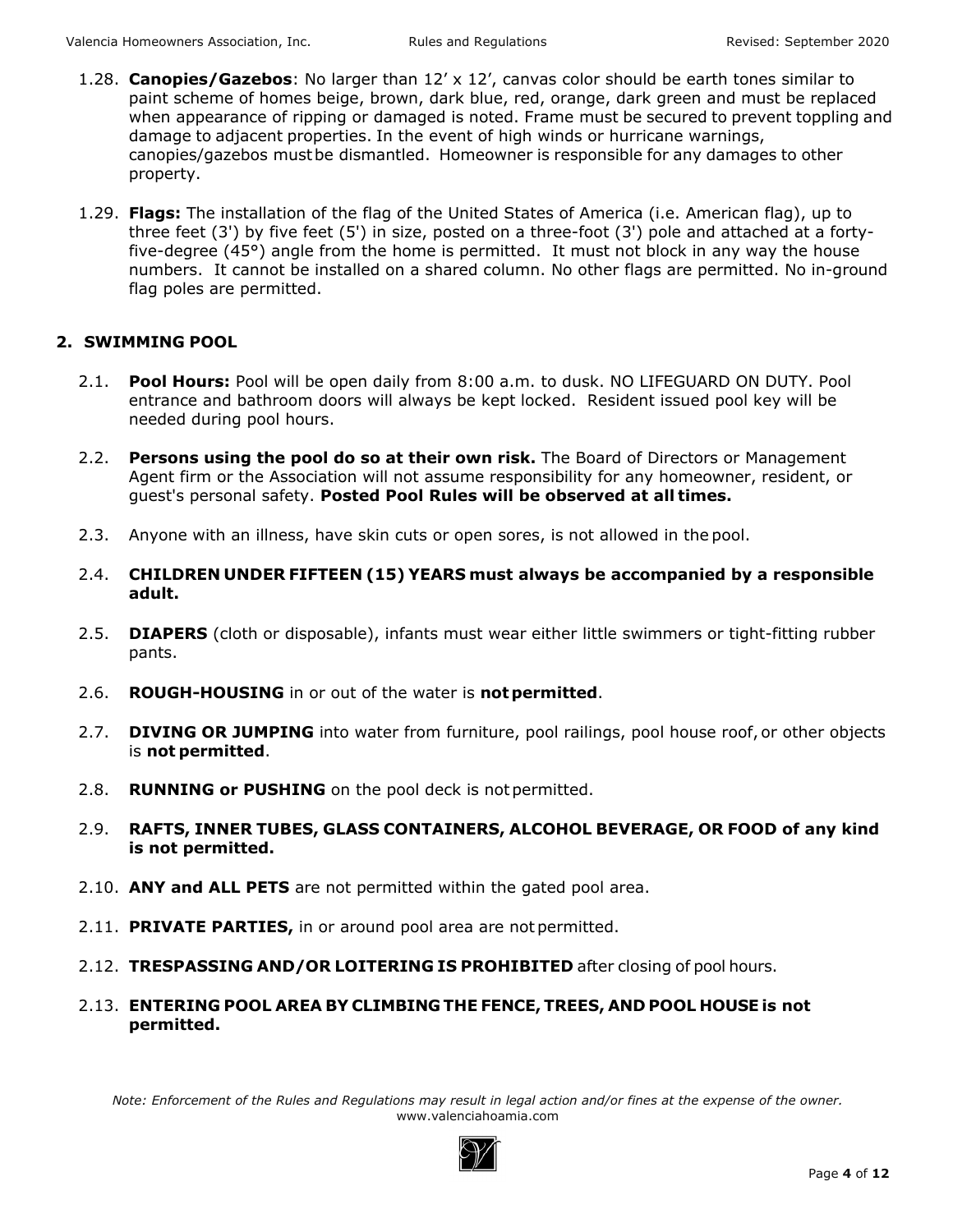- 2.14. **Residents must always accompany their guests** and are responsible for damages or violations.
- 2.15. **Proper pool attire is required**, and everyone must shower before entering pool.
- 2.16. **No wheeled vehicles, or carts** are allowed in the pool area except wheelchairs and infant strollers.
- 2.17. **Lower Audio**: Radios, smartphones, or any type of audio device must be turned down to a volume loud enough for listening within your personal space only (i.e. headphones). Audio volume should not be loud enough to disrupt other pool users.
- 2.18. **All litter must be deposited in trash containers.** Pool users will always be responsible for keeping the pool area clean.
- 2.19. **LIFE SAVING EQUIPMENT located in the pool area, will be used during an EMERGENCY situation, and not as non-emergency swimming aid.**
- 2.20. Pool furniture must not be removed from the pool area.
- 2.21. The pool house and gates should be kept locked at all times.
- 2.22. Enter and exit pool area through gates only by using the key provided.

# **3. PETS**

- 3.1. No animals, livestock, or poultry of any kind may be raised, bred, or permitted in any Unit. Large feather winged vertebrates may **not** be raised or bred. Must be kept inside the unit and not left on patios, courtyards, or allow their "squawking" to disturb the adjoining units or community.
- 3.2. No pets shall be kept, bred, or maintained for commercial purpose.
- 3.3. Pet owners must have control of their pets at all times. Pets are *not* allowed to be left unattended so as to cause disturbance (barking, etc.) to the adjoining units, neighbors or community. **This includes courtyards, back patios, and garages.**
- 3.4. **Dogs** must always be on a leash and accompanied by their owner when they are being walked in the common areas. Violators may be subject to fines of \$100 or more. 3.4.1. Miami-Dade County Code Chapter 5, especially section 5-20 for Regulations on dogs in public areas and section 5-21 for **Tethering of dogs** will be enforced by the Association.
- 3.5. The following designated areas have been established for walking pets: Pocket parks located at the front entrance, the area west of the pool house, the AT&T Utility right of way, and the islands located on 137 Place and 137 Court.
- 3.6. Pet owners must carry a "scooper" or other alternative means to dispose of waste when walking their pets. Dog waste removal stations have been placed throughout the community for proper disposal of waste. Removal of your pet's waste is a Miami-Dade County Ordinance (see posted signs). Violators will be subject to fines.

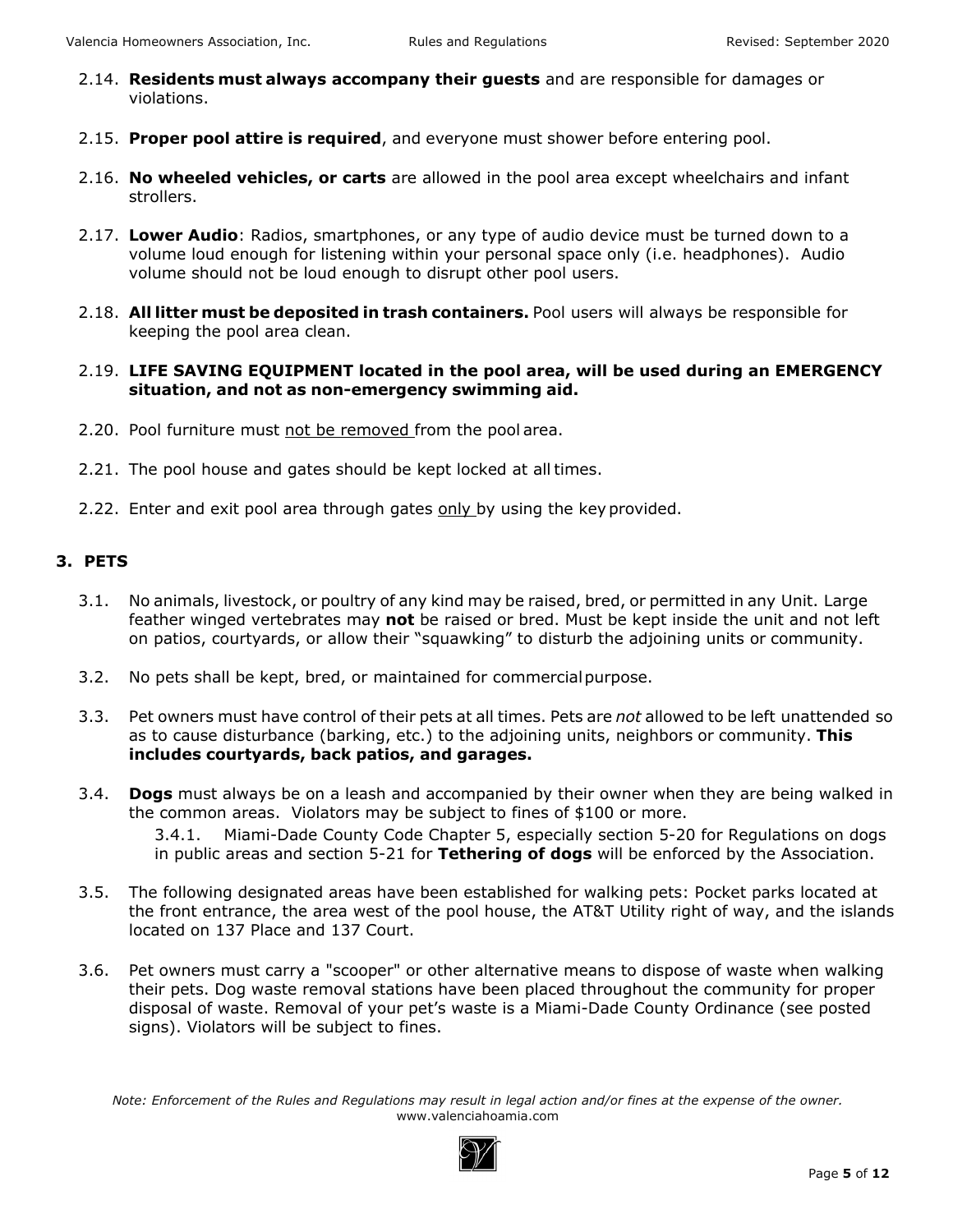- 3.7. Pet owners are financially responsible for any damage caused by their pet.
- 3.8. **American pit bull terriers, American Staffordshire terriers, Staffordshire bull terriers, Rottweiler or Perro de Presa Canario breeds** or any other dog that substantially conforms to these breed characteristics are prohibited.

3.8.1. Dogs that are deemed in violation of Miami-Dade County Code Chapter 5 (section 5- 17) regarding "pit bull" dogs should be reported to Miami-Dade County Animal Control Officers.

- 3.9. Dogs and cats must have current vaccination tags.
- 3.10. Dogs, cats, or other common household pets are permitted, and must be kept within the owner's residence. Dogs must not exceed a total number of two (2) and no more than 80 pounds each.

#### 3.11. **Do not leave food outside as it attracts rodents.**

# **4. VEHICLE PARKING**

- 4.1. All resident vehicles will be parked either in the garages or on the driveways serving the units. All vehicles must display a current/valid registered license tag. Parked vehicles with invalid/expired tags will be towed within a 48-hour notice.
- 4.2. Any disabled vehicle (mechanical or crash damage), must be parked entirely within the garage. Storing of such vehicles on driveways is prohibited and will be towed within a 48-hour notice.
- 4.3. Parking of a vehicle with any type of automotive fluid leak on driveways or "Guest" parking spaces is prohibited, and subject to be towed at owners' expense. Homeowners' will be held responsible for the cost to repair or clean surfaces of driveways or asphalt areas.
- 4.4. Parking spaces designated for "Guest" parking are not to be used by homeowners or residents, and may be towed away at owner's expense.
- 4.5. Any commercial vehicle or vehicle that gives the appearance of commercial vehicles (ladders, lettering, racks, tubes, etc.), tractors, and trailers, with or without wheels) must be parked entirely within a garage. Any commercial vehicle left on a driveway overnight is subject to immediate towing at the owner's expense.
- 4.6. No vehicles larger than 3/4 ton are allowed to be parked or stored in the community.
- 4.7. Any disabled vehicle or with an expired tag must be parked entirely within the garage.
- 4.8. Boats, trailers, and recreational vehicles may be temporarily parked on the unit driveway for loading and unloading. NO overnight driveway parking or parking in the guest parking or grass.
- 4.9. Residents, guests or contractors are not to park across the driveway, on the lawn areas or in the street. Vehicles will be considered illegally parked and subject to be towed at owner's expense.
- 4.10. Abandon or appearance of, and unauthorized vehicles will be towed away at owner's expense within 48 hours.

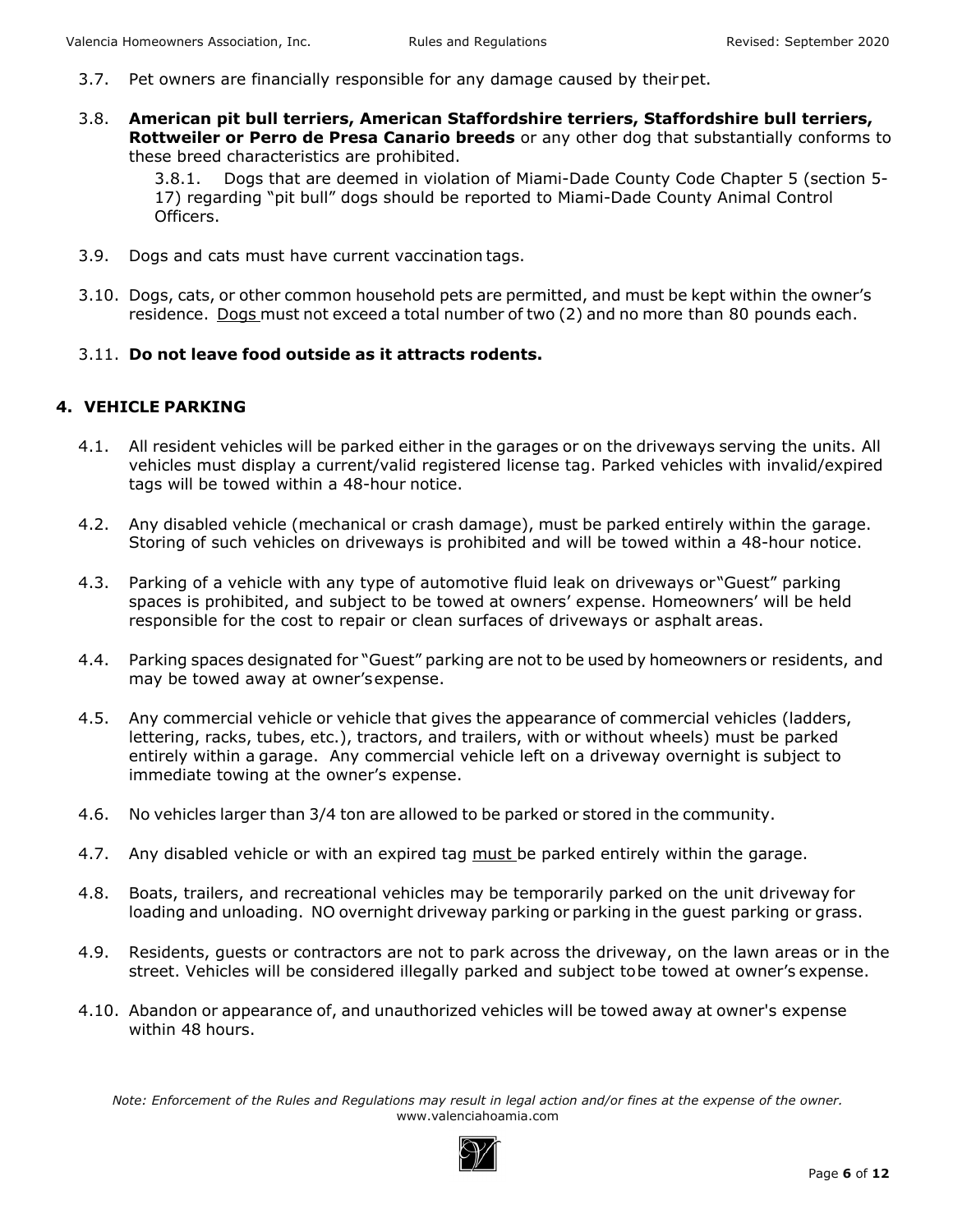- 4.11. Car covers are not permitted.
- 4.12. Damage done by a neighboring units car parked in any driveway is the responsibility of the homeowner where such car is parked unless the car is parked in that driveway without the consent of the homeowner. At that point, the owner of the parked vehicle is responsible for the damage done to the unit driveway.
- 5. **CAR REPAIRS** HOMEOWNERS OR TENANTS MAY REPAIR an automobile if all the following requirements are met per by County Zoning Codes:
	- 5.1. Homeowner or tenant must own the vehicle.
	- 5.2. Repairs may only be conducted during daylight hours.
	- 5.3. Only minor repairs such as the changing of tires, batteries, replacement of brakes and engine tune-ups can be done. These repairs must be completed within 72 hours.
	- 5.4. No vehicles placed on jacks or ramps in the driveways, when not working on vehicle. Keeping vehicles on jacks or ramps overnight is NOT permitted.

# **6. COMMON AREAS/RECREATION AREAS**

- 6.1. The Common Areas and walks (as defined in Art. I, Sec. 5 of the Declaration, Covenants, Conditions and Restrictions) are maintained by the Association, are for the use of foot traffic only. Wheelchairs and baby strollers are permitted in this area; all other wheeled vehicles are prohibited.
- 6.2. All persons using the common areas will do so at his/her own risk.
- 6.3. Children under the age of 15 must have adult supervision at all times.
- 6.4. Children playing in the street or conducting recreational activities in the street or common areas are the sole responsibility of their parents or legal guardian. Organized ball games such as soccer, football, baseball, softball, etc. shall be played in the community designated recreational areas/pocket parts at the entrance and the area west of the pool house.

# **7. SAFETY**

- 7.1. Residents must use their unit and all common areas in such a manner as not to disturb or become a nuisance to other residents.
- 7.2. No unit shall be used, in whole or in part, for the storage of any property or item that will cause such Unit to appear to be unclean or in an untidy condition or that will be displeasing to the eye; nor shall any substance, item, or material be kept upon any Unit that will emit foul or obnoxious odors or that will or might disturb the peace, quiet, safety, comfort, or serenity of the residents of surrounding property.
- 7.3. MOPEDS, SEGWAY, GO-CARTS, MINI-BIKES, OR ANY TYPE OF SMALL MOTORIZED OR BATTERY-OPERATED VEHICLE (i.e. BARBIE CARS OR SIMILAR), ARE PROHIBITED in the community.

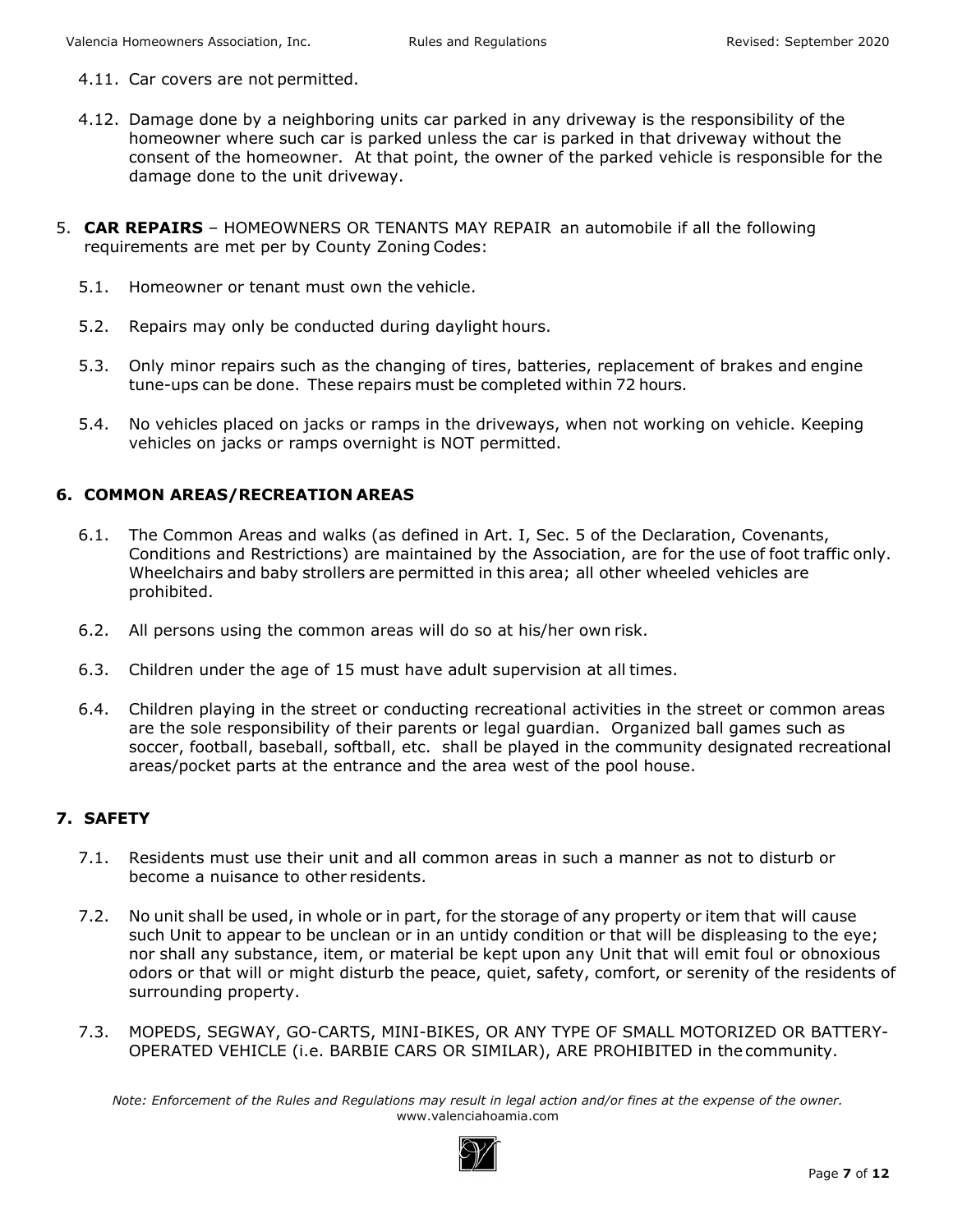- 7.4. Speed Limit of 15 MPH is to be strictly observed.
- 7.5. FPL Electrical Transformer (green boxes) located throughout the community contain "high voltage" and the caution signs must be observed. Do not sit or congregate on or around the transformers.
- 7.6. Pedestrians entering the community should be enter through pedestrian gate only. Pedestrians entering the community via any other means is strictly prohibited.

#### 8. **GARBAGE**

- 8.1. Garbage and Recycle containers will be kept totally out of sight from the view of neighboring units, streets, and property located adjacent to the unit. Storing of garbage containers and recycle bins in the courtyard is prohibited.
- 8.2. All garbage and trash will be placed in the garbage container. All county waste regulations are to be followed.
- 8.3. Garbage shall be placed out for collection either the MORNING OF OR THE NIGHT BEFORE, the scheduled Tuesday or Friday pickup. All empty garbage bins are to be removed from the front of the property and stored out of sight no later than 11:00 P.M. the day of pickup.
- 8.4. Trash that cannot be placed in the garbage containers must be placed in a contractor's trash bag (55-GAL Black Trash Bag) and placed next to the garbage for collection as per Miami-Dade County regulations or must be taken promptly to the county facility. Failure to comply will result in the unit owner being billed for the removal.
- 8.5. Items such as appliances/furniture, etc. for Miami-Dade County Waste Management to pick up must be scheduled 30 days in advance with Waste Management, contact 311 for scheduling. Items left at curbside after 7 days, will be picked up and the homeowner's account will be charged for disposal.
- 8.6. Recycle (blue) containers should be placed for collection either the MORNING OF OR THE NIGHT BEFORE, once every two weeks on Tuesday. All recycling bins are to be removed from the front of the property and stored out of sight no later than 11:00 P.M. the day of pickup.
- 8.7. Limbs and trash clippings may be placed in the green garbage containers for regular pick up, if placed in large plastic bags. Bulk should not be over 3 ft. long and 50 lbs. in weight.
- 8.8. If replacing a damaged Trash or Recycled Bin contact Miami-Dade Solid waste for replacement bin. After you get your confirmation as to when it will be replaced, please notify the Management Company that the damaged bin will be left out until it is replaced by Miami-Dade Solid waste with a notice on the bin(s).

# **9. NOISE – Call 305-4POLICE (476-5423) to report an Ordinance violation.**

9.1. Loud noise, music, playing of musical instruments, or other sounds such as alarms, vehicle mufflers, barking of dogs, or conduct that disturbs or annoys other residents will not be tolerated or permitted**.** Miami-Dade County Noise Ordinance #21-28. (Miami-Dade Police will respond to calls on the above).

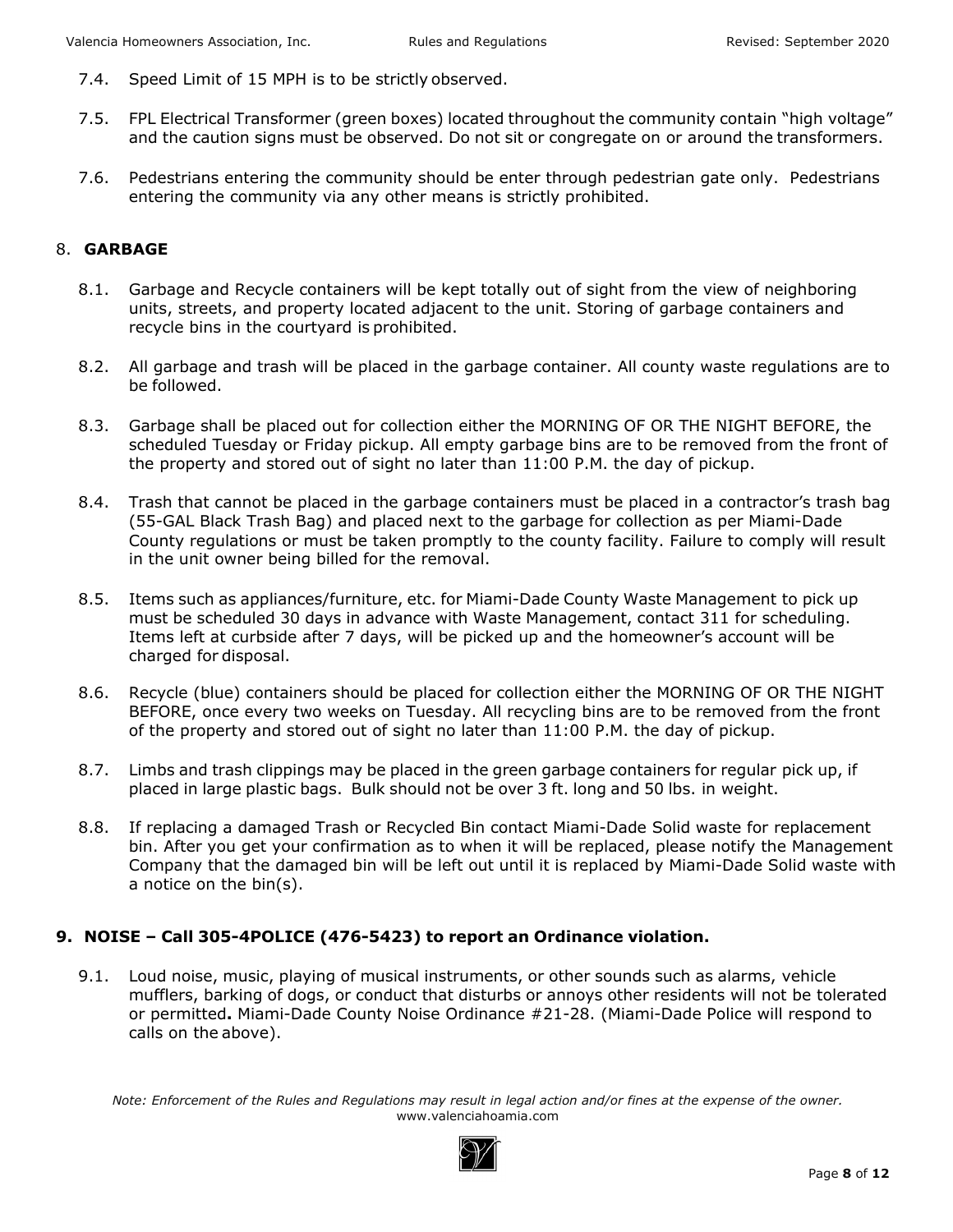#### **10.SANITATION**

- 10.1. It shall be the responsibility of each Owner/Tenant to prevent the development of any unclean, unhealthy, unsightly, or un-kept condition on the Unit, and/or the courtyard and backyard.
- 10.2. The pursuit of hobbies or other activities, including specifically, without limiting the generality of the foregoing, the assembly and disassembly of motor vehicles and other mechanical devices which tend to cause disorderly, unsightly, or unkempt conditions, shall not be pursued or undertaken on any part of the properties.

# **11.LEASES**

- 11.1. Effective June 15, 2007, screening of tenants (lessees) will be required by the Association. The owner (lessor) or the owner's agent is responsible to provide documentation of Background Checks and Credit Reports to the Association's Management Company prior to the tenant moving into the unit.
- 11.2. Leases must be for a term of twelve (12) months and must be in writing. Leases shorter or longer than twelve (12) months are strictly prohibited. A copy of the lease must be provided to the Management Company prior to their taking effect. Failure to provide a copy of the lease to the Association may be subject to fines of \$100 or more. Lease renewals must also be submitted prior to the expiration to avoid a fine.
- 11.3. Townhouse are zoned as RU-TH One-Family Dwelling and leases must comply with Miami-Dade County zoning regulations.
- 11.4. The unit owner assumes financial responsibility for the tenant's damage to any of the common areas, monthly maintenance fee, and **any special assessment fees.**
- 11.5. The owner must provide gate cards, pool and pedestrian gate keys, and mailbox keys to tenant(s). Effective February 1994, any additional keys, cards and remotes purchased are not refundable.
- 11.6. The unit owner (lessor) must provide the tenants (lessees) with a copy of the Declaration of Covenants, Conditions and Restrictions, and Articles of Incorporation, By-laws and, Rules and Regulations. The tenant must sign a statement that he/she has read these documents and agrees to abide by them. A copy of the agreement must be on file with the Association's management representative.

# **12.ALARMS**

- 12.1. Audible home alarms will not be permitted to ring longer than thirty (30) minutes. Alarms should be installed, so that they have the capacity of resetting **automatically** if faulty.
- 12.2. Alarm Boxes must be installed inside the soffit, and alarm company signs will be kept out of sight. (See R&R 1.21 for installation details.)
- 12.3. Vehicle alarms sensitivity will be adjusted to tolerate small animals (cats, birds, etc.) and stereo bass vibrations from passing vehicles. Alarm malfunctions must be corrected immediately.

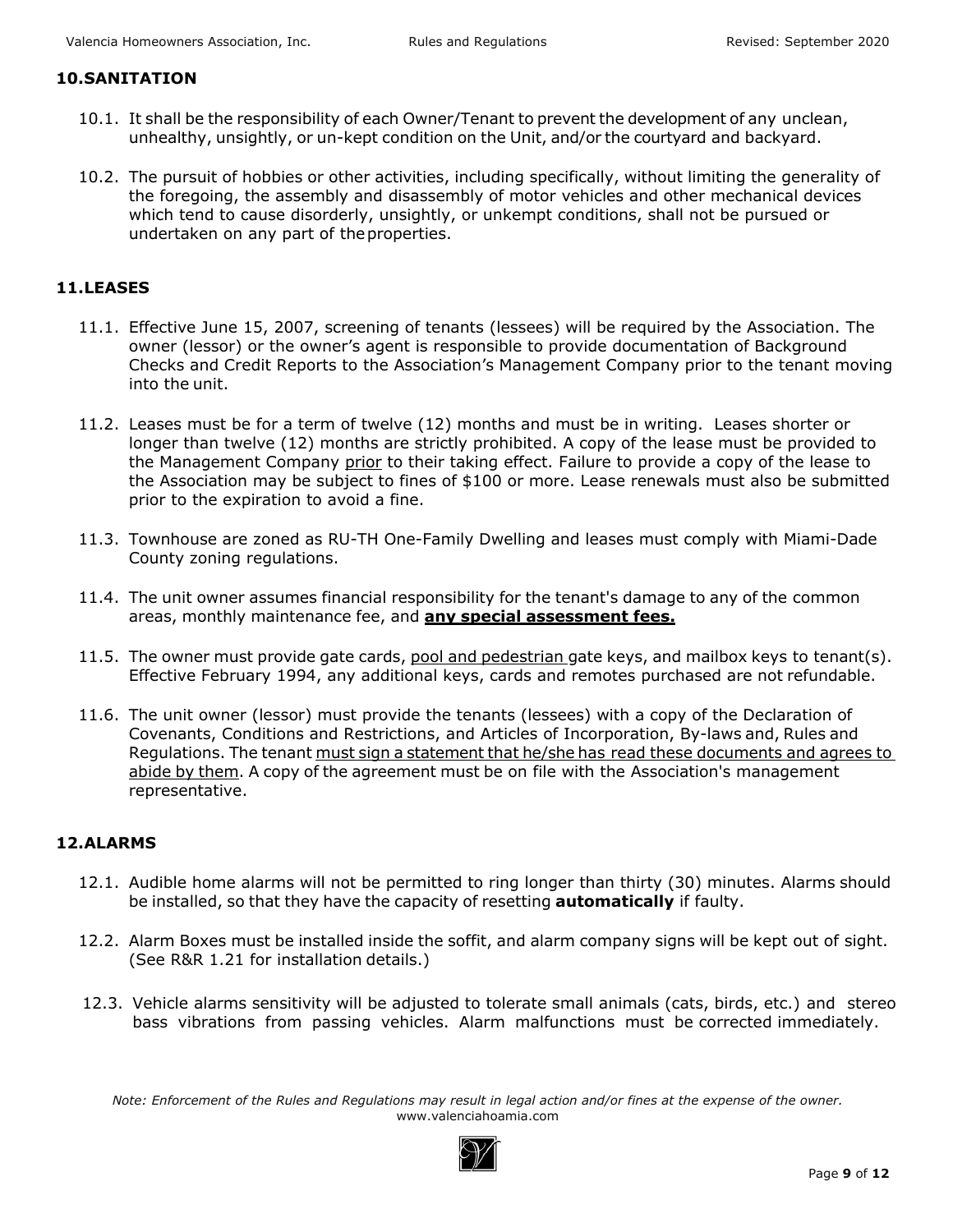#### **13.GARAGE SALES**

- 13.1. Garage sales will only be permitted on the first Saturday in October and the last Saturday in April, **or other specified dates as designated by the Board of Directors** from 7:00 a.m. to 12:00 noon. The Board, due to lack of participation may cancel a date.
- 13.2. All items to be sold can be displayed on the homeowner's driveway or within the garage. At the end of the specified time set for the sale, all unsold items must be removed from the driveway and put away.

# **14.SINGLE-FAMILY RESIDENCES**

- 14.1. Each Unit is restricted to residential use as a single-family or one-family dwelling by the owner or owners thereof, their immediate families, guests, or their lessees. As a one-family dwelling, leasing or sub-leasing a room or space within the dwelling is prohibited. Multiple families residing within a unit is strictly prohibited. Homes are not permitted to be listed on services such as Airbnb, VRBO, and any other similar or related service. If applicable, violators will be reported to Miami-Dade County zoning division. Homeowners will be responsible for all fines levied by the Association as well as citations assigned by the County.
- 14.2. No unit shall be subdivided and rented/leasing out. Valencia Townhomes are zoned as RU-TH one-family dwelling by Miami-Dade County, any violations will be fined until unit is converted back to a one-family dwelling.

# 14.3. **No commercial business or the appearance of is permitted.**

#### **15.TRANSFERS OF OWNERSHIP**

- 15.1. Notice must be given promptly by the seller or lessor to the Management Company whenever title passes to a new owner or unit is leased.
- 15.2. Telephone number must be provided to the Management Company two (2) Business days prior to moving in for programming into the Entry Access System.
- 15.3. New owner or prospective owner must sign acknowledgement of receipt of Rules & Regulations/Documents with estoppel process.

# **16.ACCESS TO COMMUNITY**

16.1. Homeowners are responsible for providing entrance by guest(s) or deliveries to the community. In the event the homeowner will not be at home, prior arrangements must be made by the homeowner for guest(s) or delivery.

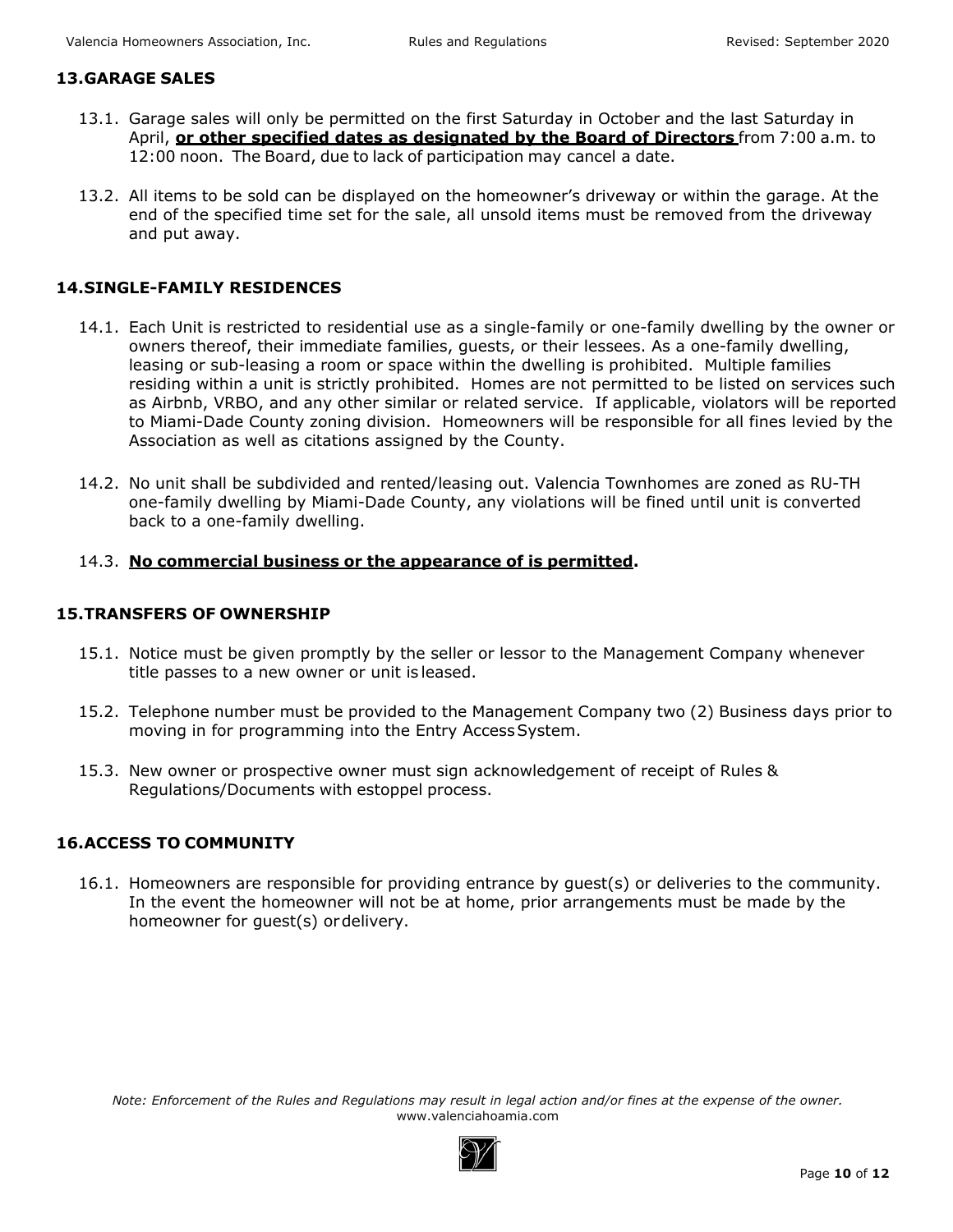- 16.2. Homeowners will be responsible for intentional damage to gates or barrier arms caused by their guests or residents and will be subject to fine and/or cost of repairs. Damage or contact made with the entry and exit barrier arms will be the sole responsibility of the driver of the vehicle which made contact or caused the damage. The driver will be billed the full cost of repair to the unit. If the driver does not respond with payment, the homeowner which gave the visitor access to the community will be fully responsible for the full cost of repair to the barrier arm and unit. The homeowner is ultimately responsible for damage done by visitors, home occupants, renters, contractors, transportation for hire services, such as but not limited to, Taxis, Uber, Lyft, medical assistance transportation, etc.
- 16.3. Residents and/or their guests forcing open or disabling the gates will be considered as unauthorized entry and are subject to fines and/or billing for the repair.
- 17.**FINES** The following actions will be taken by the Homeowners Association for VIOLATION OF ARCHITECTURAL RULES OR OTHER REGULATIONS:
	- 17.1. A courtesy letter will be sent to the Homeowner for the noted violation with a reasonable time frame (30 days) depending on the violation**,** to rectify the violation. Should there be extenuating circumstances in complying with the time frame; the homeowner should address the Board through Management, to request consideration for an extension of time.
	- 17.2. Failure to correct noted violation(s) within the reasonable time will result in sending a notice to the Homeowner to appear before the Fines & Violations Committee.
	- 17.3. Failure to appear or comply with the Fines & Violations Committee will result in fines of a minimum of twenty-five dollars (\$25.00) a day, week, or monthly against the Homeowner's account.
	- 17.4. At the Board's discretion, only the Board of Directors can waive fines. Owner must appear and submit in writing reasons for consideration.

# **18.PAYMENT OF ASSESSMENTS**

- 18.1. All regular assessments are due and payable on the first (1) day of the month.
- 18.2. A grace period of fifteen (15) days to mail and have delivered the assessments is extended to each unit owner of record. Assessments that are not received by the Association agent by the fifteenth (15) day of the month are past due, and subject to a late charge of \$10.00.
- 18.3. Any assessment which becomes ninety (90) days past due is subject to legal action at the expense of the delinquent owner, or in the form of the Association filing a lien against the residence of the owner.
- 18.4. Any assessment, which is one hundred and twenty (120) days past due and has a lien for thirty (30) days or more is subject to foreclosure of the lien by the Association.
- 18.5. The Association may take title to the unit for unpaid assessments at foreclosure sale. FL Statutes 720.3085(8).